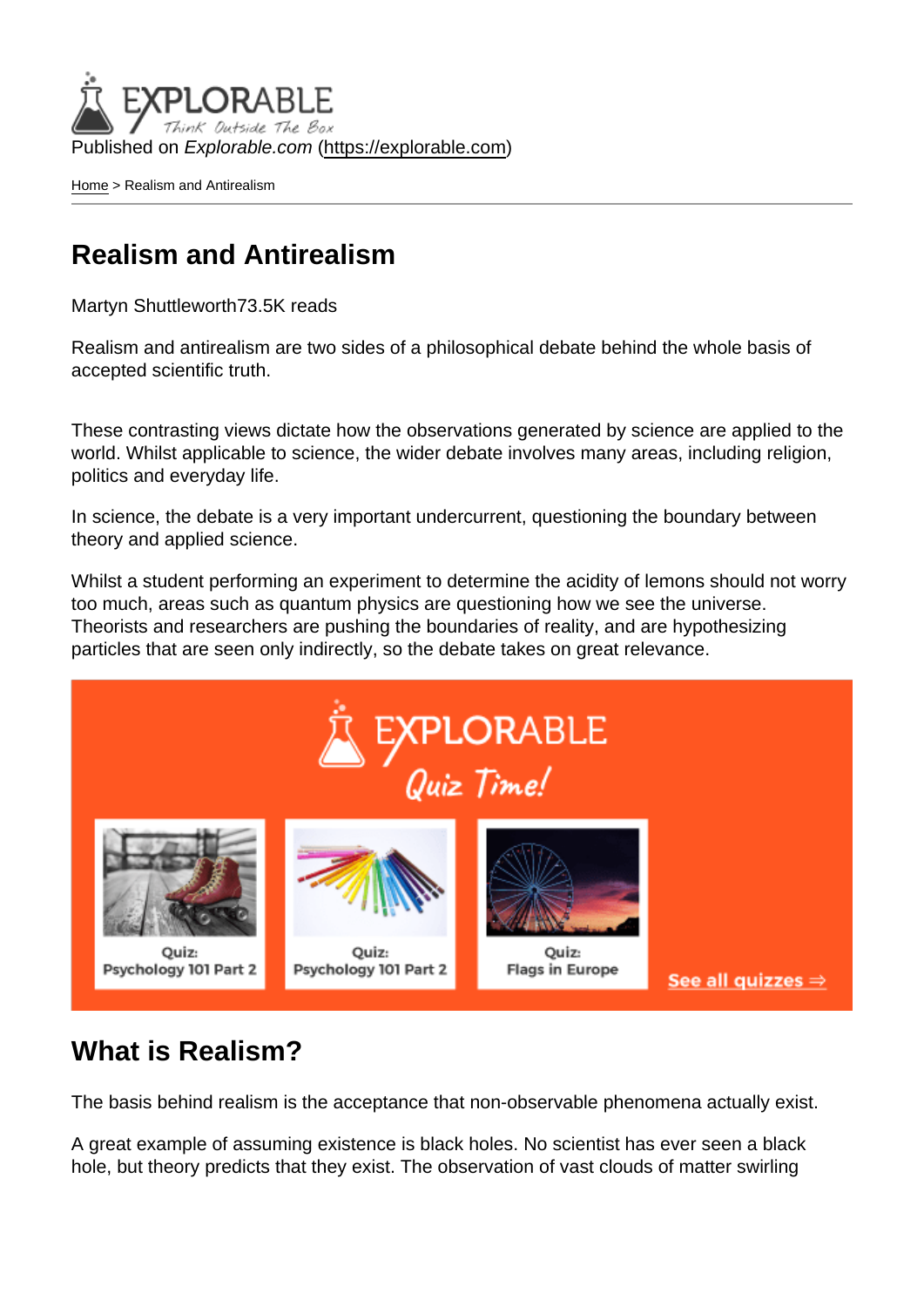around super-dense objects leads many physicists to state that they should be regarded as truth.

Interestingly, quantum physicists believe that the Large Hadron Collider will create microblack holes, so the boundary between realism and antirealism may soon be tested.

The main support for this idea is that science should be regarded as approximately true, a process closely allied with [Popper's falsifiability](https://explorable.com/falsifiability) [1]. Because no [scientific research](https://explorable.com/what-is-research) [2] can ever be accepted as fact, the boundary between theory and research is blurred.

There is no clear distinction or definition, between theory and law. [Paradigm shift](https://explorable.com/paradigm-shift) [3] is an example of changing truth-values, where scientists now have to debunk beliefs that they originally thought of as true. The [realism and antirealism](http://en.wikipedia.org/wiki/Anti-realism) [4] debate asks questions about the very core of the [scientific method](https://explorable.com/what-is-the-scientific-method) [5].

## What is Antirealism?

Antirealists take a diametrically opposite view, that a theory should never be regarded as truth.

Proponents believe that science is full of theories that are proved incorrect, and that the majority of theories ultimately are rejected or refined. Great theories, such as Newton's laws, have been proved incorrect.

Looking into history, there are many theories that sound absurd to modern scientists, such as the idea that heat is an invisible liquid called phlogiston.

These were all perfectly logical theories, at the time, using the [empirical data](https://explorable.com/empirical-evidence)  $_{[6]}$  available, but have passed into the backwaters of science.

Even such huge theories as Darwin's Natural Selection and Einstein's Relativity have needed modification and adaptation. The antirealists believe that theories are merely useful tools, often used after they are proved wrong.

For example, Newton's laws, and Relativity, are still useful in majority of cases, but have limitations at sub-atomic levels.

## Realism and Antirealism - What is the Answer?

The realism and antirealism debate is very complex and, as with most philosophy, there is a vast grey area.

For example, I have never been to Australia, but I am sure that it exists. I have no solid evidence to base this upon, but it is accepted by fact by most people in the world. Only the esoteric metaphysical philosophers, questioning 'being', and 'self', raise any objections.

By contrast, if I say "I have never seen a quark, but I believe that they exist", this is part of a more complex debate. Theorists have only ever seen quarks indirectly, but there is a chance that other phenomena may be responsible. Delving even further into the realism and antirealism debate, talking about superstrings is on the boundaries of [pseudoscience](https://explorable.com/pseudoscience)  $_{[7]}$ .